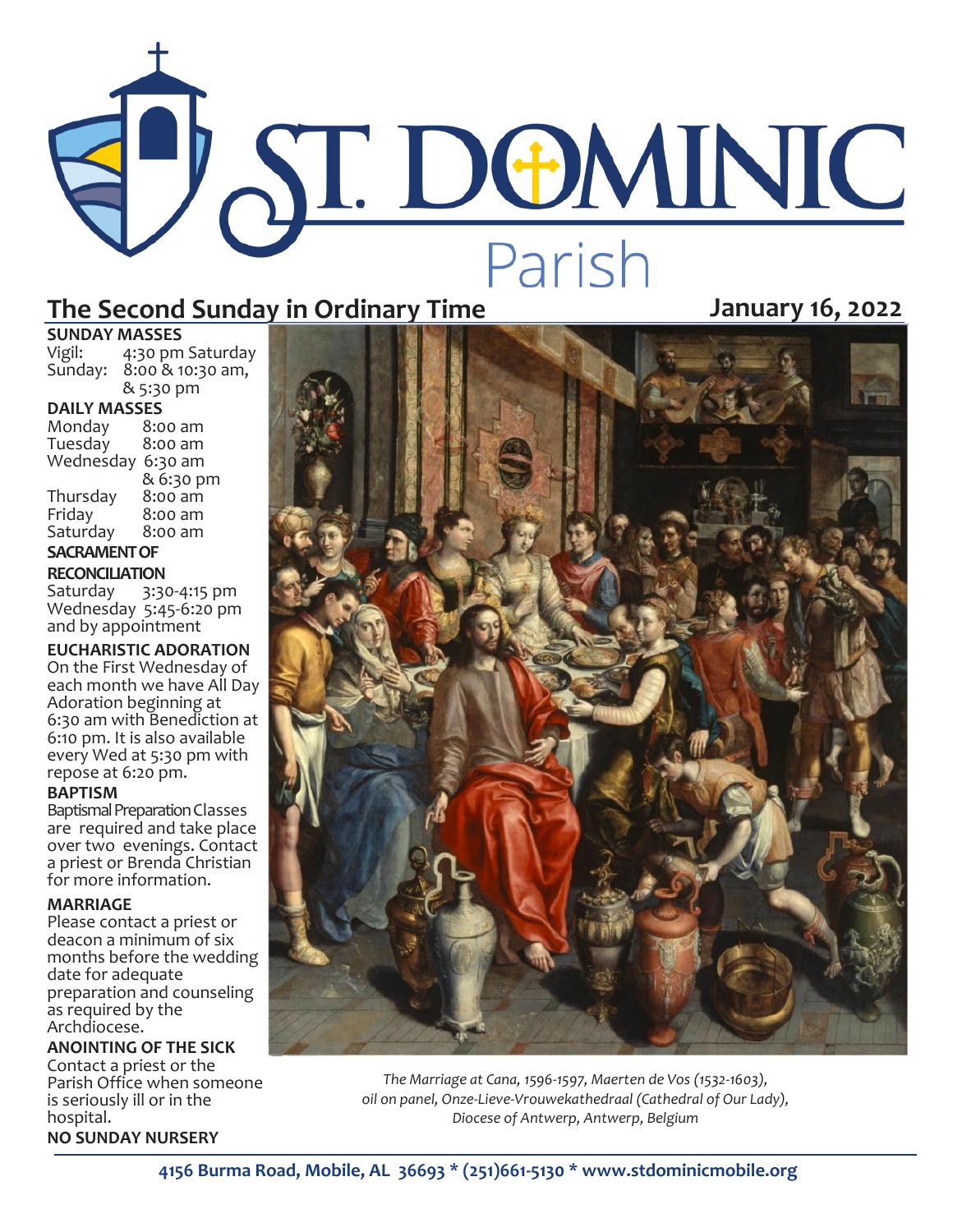| Pastor, Rev. Patrick R. Driscoll                                                                                                                                                                                                                                                                                                                                                                                                                                                                                                                                                                                                                                                                                                                                                 | <b>Mass Intentions For The Week</b>                                                                                                                                                                                                                                                                                                                                                                                                                                                                                                                                                                                                                    |                                                  |                     |                                                                                                                                                                                                                                                                                                                       |  |
|----------------------------------------------------------------------------------------------------------------------------------------------------------------------------------------------------------------------------------------------------------------------------------------------------------------------------------------------------------------------------------------------------------------------------------------------------------------------------------------------------------------------------------------------------------------------------------------------------------------------------------------------------------------------------------------------------------------------------------------------------------------------------------|--------------------------------------------------------------------------------------------------------------------------------------------------------------------------------------------------------------------------------------------------------------------------------------------------------------------------------------------------------------------------------------------------------------------------------------------------------------------------------------------------------------------------------------------------------------------------------------------------------------------------------------------------------|--------------------------------------------------|---------------------|-----------------------------------------------------------------------------------------------------------------------------------------------------------------------------------------------------------------------------------------------------------------------------------------------------------------------|--|
| Email: pdriscoll@stdominicmobile.org                                                                                                                                                                                                                                                                                                                                                                                                                                                                                                                                                                                                                                                                                                                                             | Saturday, Jan 15                                                                                                                                                                                                                                                                                                                                                                                                                                                                                                                                                                                                                                       | 4:30 p.m.                                        |                     | Emidio del Conte (D)                                                                                                                                                                                                                                                                                                  |  |
| Deacon Robert E. Kirby, Jr.<br>Email: rkirby@stdominicmobile.org                                                                                                                                                                                                                                                                                                                                                                                                                                                                                                                                                                                                                                                                                                                 | Sunday, Jan 16                                                                                                                                                                                                                                                                                                                                                                                                                                                                                                                                                                                                                                         | 8:00 a.m.                                        | Ann Walsh (D)       |                                                                                                                                                                                                                                                                                                                       |  |
| Deacon Aldon O. Ward                                                                                                                                                                                                                                                                                                                                                                                                                                                                                                                                                                                                                                                                                                                                                             |                                                                                                                                                                                                                                                                                                                                                                                                                                                                                                                                                                                                                                                        | 10:30 a.m.                                       | Dana Driscoll (D)   |                                                                                                                                                                                                                                                                                                                       |  |
| Email: award@stdominicmobile.org<br>Deacon Wiley J. Christian III                                                                                                                                                                                                                                                                                                                                                                                                                                                                                                                                                                                                                                                                                                                |                                                                                                                                                                                                                                                                                                                                                                                                                                                                                                                                                                                                                                                        | 5:30 p.m.                                        |                     | Missa pro Populo                                                                                                                                                                                                                                                                                                      |  |
| Email: wchristian@stdominicmobile.org                                                                                                                                                                                                                                                                                                                                                                                                                                                                                                                                                                                                                                                                                                                                            | Monday, Jan 17                                                                                                                                                                                                                                                                                                                                                                                                                                                                                                                                                                                                                                         | 8:00 a.m.                                        | Dana Driscoll (D)   |                                                                                                                                                                                                                                                                                                                       |  |
| <b>PARISH OFFICE HOURS</b>                                                                                                                                                                                                                                                                                                                                                                                                                                                                                                                                                                                                                                                                                                                                                       | Tuesday, Jan 18                                                                                                                                                                                                                                                                                                                                                                                                                                                                                                                                                                                                                                        | 8:00 a.m.                                        | William Wiggins (D) |                                                                                                                                                                                                                                                                                                                       |  |
| Monday - Friday, 8:00 a.m. - 4:00 p.m.                                                                                                                                                                                                                                                                                                                                                                                                                                                                                                                                                                                                                                                                                                                                           | Wed, Jan 19                                                                                                                                                                                                                                                                                                                                                                                                                                                                                                                                                                                                                                            | 6:30 a.m.                                        | Blanca Arias (D)    |                                                                                                                                                                                                                                                                                                                       |  |
| <b>ST. DOMINIC CATHOLIC SCHOOL HOURS</b><br>Monday - Friday, 7:15 a.m. - 3:45 p.m.                                                                                                                                                                                                                                                                                                                                                                                                                                                                                                                                                                                                                                                                                               |                                                                                                                                                                                                                                                                                                                                                                                                                                                                                                                                                                                                                                                        | 6:30 p.m.                                        | Jimmy Oberkirch (D) |                                                                                                                                                                                                                                                                                                                       |  |
|                                                                                                                                                                                                                                                                                                                                                                                                                                                                                                                                                                                                                                                                                                                                                                                  | Thursday, Jan 20                                                                                                                                                                                                                                                                                                                                                                                                                                                                                                                                                                                                                                       | 8:00 a.m.                                        | Jenny Noletto (L)   |                                                                                                                                                                                                                                                                                                                       |  |
| The readings for this Sunday, January 16, 2022<br>can be found online using the following link:<br>https://bible.usccb.org/bible/                                                                                                                                                                                                                                                                                                                                                                                                                                                                                                                                                                                                                                                | Friday, Jan 21                                                                                                                                                                                                                                                                                                                                                                                                                                                                                                                                                                                                                                         | 8:00 a.m.                                        |                     | JoAnn Christopher (L)                                                                                                                                                                                                                                                                                                 |  |
|                                                                                                                                                                                                                                                                                                                                                                                                                                                                                                                                                                                                                                                                                                                                                                                  | Saturday, Jan 22                                                                                                                                                                                                                                                                                                                                                                                                                                                                                                                                                                                                                                       | 8:00 a.m.                                        |                     | Robert Hanan (D)                                                                                                                                                                                                                                                                                                      |  |
| readings/011622.cfm                                                                                                                                                                                                                                                                                                                                                                                                                                                                                                                                                                                                                                                                                                                                                              | Please pray for the sick:                                                                                                                                                                                                                                                                                                                                                                                                                                                                                                                                                                                                                              |                                                  |                     |                                                                                                                                                                                                                                                                                                                       |  |
| <b>STEWARDSHIP</b><br>"To each individual the manifestation of the<br>Spirit is given for some benefit."<br>1 Corinthians 12:7<br>St. Paul tells us that God has blessed each of<br>us for a reason. How has God blessed you?<br>Are you using your gifts according to God's<br>plan? How are you helping to build God's<br>kingdom here on earth? Remember that if<br>you don't do the work God planned for you,<br>no one else can do it. Live the life God has<br>intended for you. Take time to discern your<br>charisms (gifts from the Holy Spirit).<br>Experience the supernatural Peace and Joy<br>God desires for each of us.<br>Rediscovering your Catholic Faith began on<br>Tuesday, January 11, 2022 at 6:30 p.m.<br>Please contact Deacon Kirby with any questions | Toni Aldrich<br>Dale Andrews<br>Ray Green<br>Delores Hanlon<br>Karen Andrews<br>Melissa Harkins<br>Alfredo Arcenal<br>Kathy Atwelll<br>Barbara Harrington<br>Suzanne Baker<br>Myles Harris<br>Benjamin Harrison<br>Mandy Benamy<br>Charlotte Brady<br>Charlie Hawkins<br>Georgette Brocato<br><b>Gabriel Hawkins</b><br>Tina Brown<br>Katie Histing<br>John Bryant<br>Joe Jefferson<br>Jeremy Burgess<br>Cory Kalifeh<br>Courtney Busch, Sr.<br>Mary Kerr<br><b>Bill Klein</b><br>Mahala Church<br>Wayne Clark<br>Cooper Klein<br>Susan Coffey<br>Vicky Klein<br>Melody Doyle<br>Ann Kotis<br>Mike Doyle<br>Alice Langham<br>Bart Duffy<br>Dani Larson |                                                  | Jacque Green        | Glenda Miles<br>Mitch Murr<br>Eleesha Neese<br>Shirley Nelson<br>Mickey Petzolt<br>Clarence Pool<br>Amber Ramsay<br>David Reichart<br>Laurie Rel<br>Rose Mary Rehm<br>Louis Seiter<br>Ava Smith<br>Elsie Smith<br>Toni Sweeney<br><b>Inez Trenier</b><br>Joe Verneuille<br>Ian Walley<br>Jennafer Way<br>Sam Wimberly |  |
| at rkirby@stdominicmobile.org.<br><b>BISHOP BARRON'S SERIES: THE CREED</b>                                                                                                                                                                                                                                                                                                                                                                                                                                                                                                                                                                                                                                                                                                       | Linda Eccles<br>Lori Fayard<br>Flora Gilbert                                                                                                                                                                                                                                                                                                                                                                                                                                                                                                                                                                                                           | Pat Lilley<br>Mary Lindamood<br>Christian Lofton |                     | <b>Bruno Wuest</b><br>Antonio Vilaseca<br>Lilian Zambrana                                                                                                                                                                                                                                                             |  |
| PRESENTED BY SHARON AND RONNIE BALDWIN<br><b>FAITH FORMATION WITH</b><br><b>VIDEO AND DISCUSSION SERIES</b><br><b>JANUARY 9 - FEBRUARY 13</b>                                                                                                                                                                                                                                                                                                                                                                                                                                                                                                                                                                                                                                    | Please pray for the Repose of the Souls of<br>Sister Aloysius McConville and Connie O'Brien.<br>We will be updating our sick list in January 2022.                                                                                                                                                                                                                                                                                                                                                                                                                                                                                                     |                                                  |                     |                                                                                                                                                                                                                                                                                                                       |  |
| IN THE MAIN HALL OF THE MURPHY CENTER<br>Confessions are available on Wednesdays from<br>5:30-6:20 pm and Saturdays from 3:15-4:15 pm.<br>You are encouraged to come and obtain<br>forgiveness of your sins in our confessionals or                                                                                                                                                                                                                                                                                                                                                                                                                                                                                                                                              | If you would like your name or the name of your loved<br>one(s) to remain on this list please call the Parish Office at<br>(251) 661-5130 or email mwilson@stdominicmobile.org.<br>Please remember, if you have a family member in the<br>hospital and would like a clergy member to visit, let the                                                                                                                                                                                                                                                                                                                                                    |                                                  |                     |                                                                                                                                                                                                                                                                                                                       |  |

by appointment with one of the priests.

Parish Office know by calling or emailing.